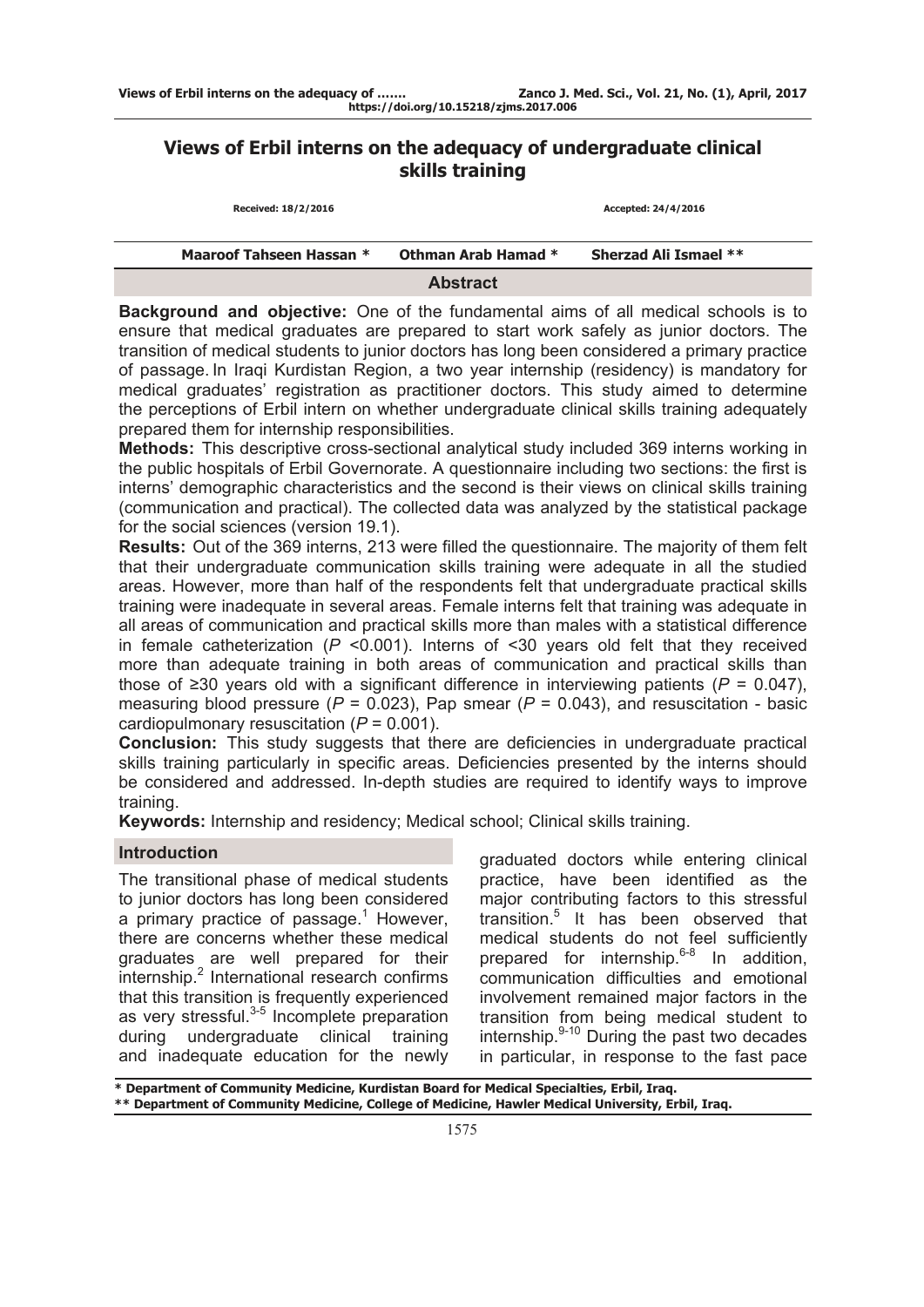of scientific developments and changing societal expectations and values, some radical reforms in education and training have taken place across the globe.<sup>11-13</sup> In 1993, the UK's General Medical Council (GMC) first introduced "Tomorrow's Doctors," which set standards designed to ensure that those graduating from medical schools would be better equipped to deal with the demands of modern medicine and further education.<sup>14</sup> Emphasis was placed on integrating the applied sciences and clinical skills with communication skills and the legal and ethical aspects of medicine. An update of the guidelines in 2003 placed increasing emphasis on learning about the clinical realities faced by new doctors by stipulating the provision of opportunities for students to shadow junior doctors.<sup>15</sup> A third version of Tomorrow's Doctors (2009) has been published and "has responded specifically to concerns about scientific education, clinical skills, partnership with patients and colleagues and commitment to improving health care and providing leadership".<sup>16</sup> In Manchester University, where problem-based learning has been introduced, the graduates appeared better able to deal with uncertainties and were also more aware of their personal limits and the need to assert their rights for support when they felt that these limits had been reached.<sup>17</sup> This study aimed to determine the views of Erbil interns regarding the adequacy of undergraduate clinical (communication and practical) skills training, determining the areas of deficiencies, and identifying ways to improve undergraduate training through their response in the light of their comments.

## **Methods**

### **Design, setting and time of the study:**

This descriptive cross-sectional survey was conducted involving all interns working in public hospitals of Erbil Governorate from the period of June  $1<sup>st</sup>$  through August  $1<sup>st</sup>$ . 2014.

### **Sample size and sample selection:**

All interns of Erbil Governorate in their first and second year of residency (internship) were asked to participate voluntarily in the study within the period of conduction of the study.

### **Questionnaire:**

A self-administered questionnaire was used. It consisted of two parts: the first being participants' demographic characteristics (gender, age group, and the year of internship), and the second was questions regarding their views whether undergraduate medical training adequately equipped them in the areas of communication, history-taking, physical examination, diagnosis, patient management and practical procedures. The Likert scale used to assess the respondents' perceptions of communication and practical skills training, with  $1 =$  grossly inadequate,  $2 = poor$ ,  $3 = satisfactory$ ,  $4 = good$ ,  $5 = excellent$ , and  $6 = not$ applicable. Likert scores of 1, 2 and 6 were combined as inadequate, while Likert scores 3, 4 and 5 were combined and considered as adequate.<sup>18</sup>

### **Statistical analysis:**

The statistical package for the social science (SPSS, version 19.1) used for data entry and data analysis, appropriate statistical tests for both categorical and numerical variables used. A *P* value of ≤0.05 was regarded as statistically significant. Chi-square test was used for finding associations between different communication and clinical skills with the adequacy of training, gender and age groups.

## **ETHICAL CONSIDERATION:**

All interns were informed about the aim of the study and verbal consent before participation in the study was taken. The research protocol was reviewed and approved by the Scientific and Ethics Committee of Kurdistan Board for Medical Specialties. The anonymity of the interns was preserved.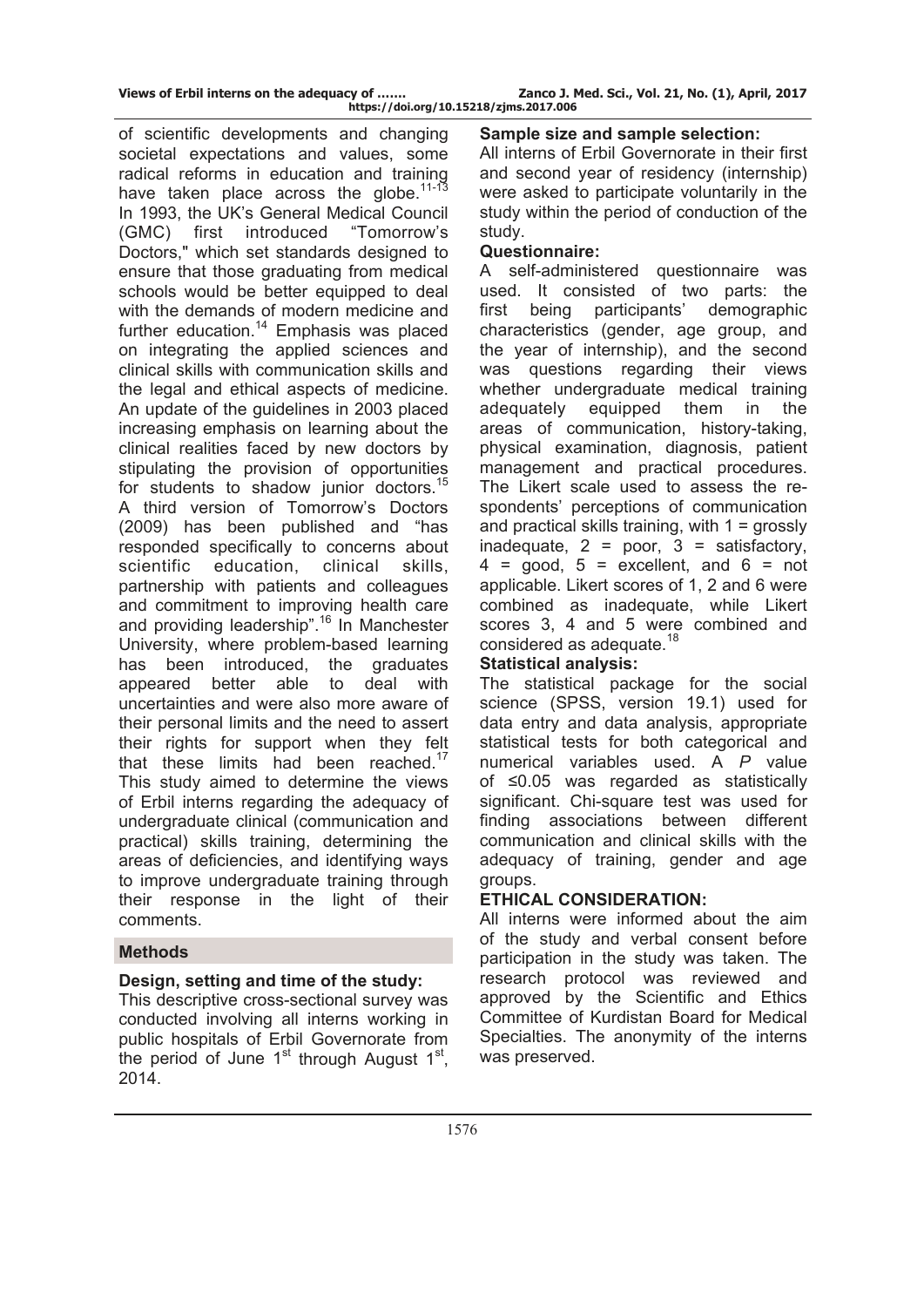| Views of Erbil interns on the adequacy of | Zanco J. Med. Sci., Vol. 21, No. (1), April, 2017 |
|-------------------------------------------|---------------------------------------------------|
| https://doi.org/10.15218/zjms.2017.006    |                                                   |

### **Results**

The study included all interns working at the public hospitals in the seven health districts which are run by Directorate of Health (DoH) of Erbil Governorate. The number of the interns was obtained from the Planning Department of Erbil Directorate of Health. The total number of interns in all hospitals involved in this study was 369, of which 213 (57.7%) responded

to the study; 87 (41.2%) males and 124 (57.8%) females. Although the total number of participants was 213, not all of them answered all the questions. This may explain the total number of some variables like age and residency rate that showed 206 and 211, respectively. Most of the interns were <30 years old 170 (82.5%) and more than half (54%) were in the second year of internship (Table 1).

| <b>Table 1:</b> Demographic characteristics of interns in the study, N=213. |  |  |  |  |
|-----------------------------------------------------------------------------|--|--|--|--|
|-----------------------------------------------------------------------------|--|--|--|--|

| Demographic data |            | <b>Frequency</b> | <b>Percent</b> |
|------------------|------------|------------------|----------------|
| Gender           | Male       | 87               | 41.2           |
|                  | Female     | 124              | 58.8           |
|                  | Total      | 211              | 100            |
| Age group        | $30$       | 170              | 82.5           |
|                  | $\geq 30$  | 36               | 17.5           |
|                  | Total      | 206              | 100            |
| Residency year   | $1st$ year | 97               | 46.0           |
|                  | $2nd$ year | 114              | 54.0           |
|                  | Total      | 211              | 100            |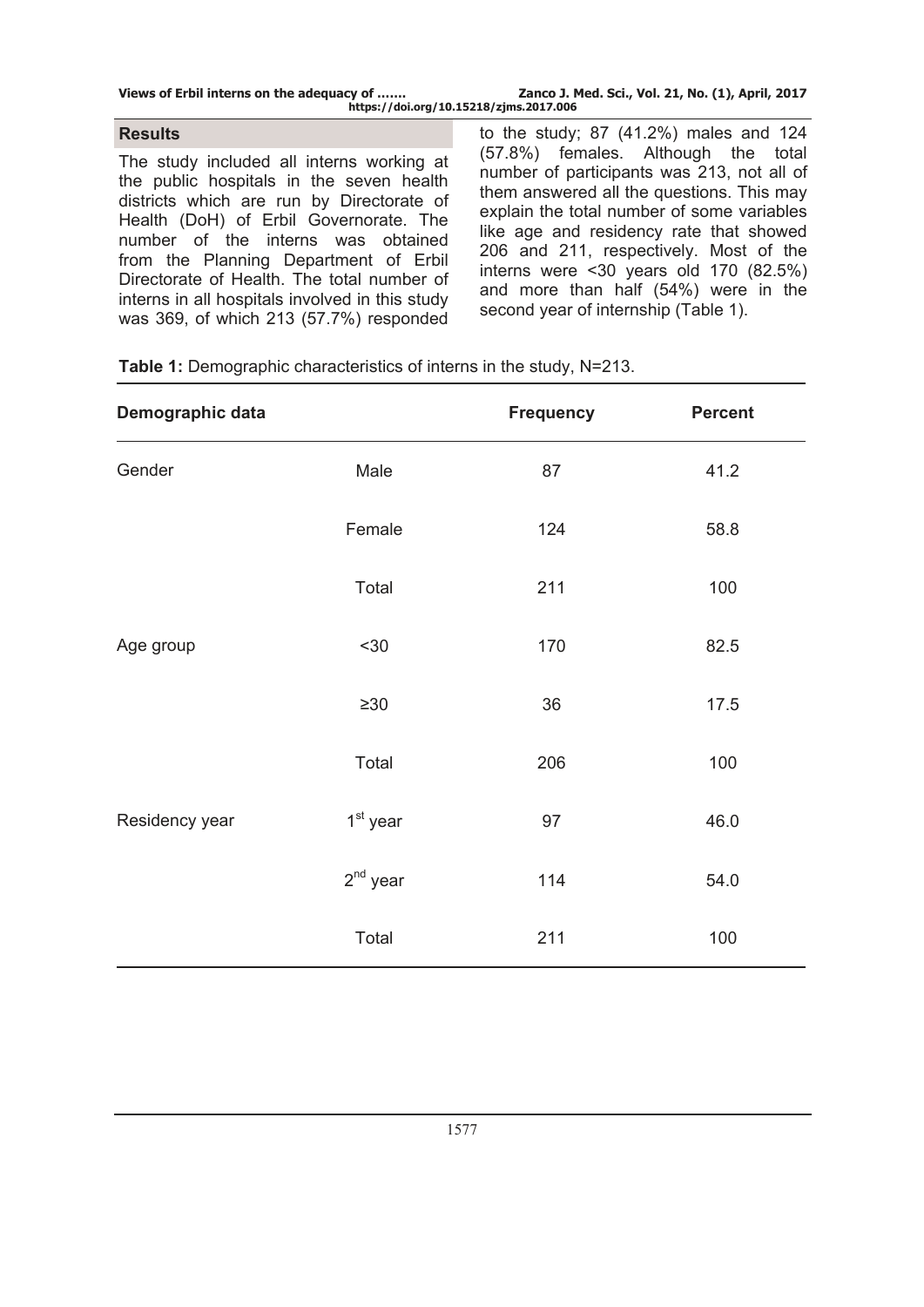| Views of Erbil interns on the adequacy of | Zanco J. Med. Sci., Vol. 21, No. (1), April, 2017 |
|-------------------------------------------|---------------------------------------------------|
| https://doi.org/10.15218/zjms.2017.006    |                                                   |

Table 2 shows respondents' views on the adequacy of clinical skills training in medical school. Most of the interns felt that their undergraduate training was adequate in all areas of communication skills training with statistical significance (*P* <0.001) that included interviewing the patients (72.8%) communicating with patients' families (71.4%), providing information (69.5%), familiarity with common diseases (68.1%), dealing with angry patients (66.8%), communication with staff (66.7%), and breaking bad news (63.0%). Majority of the

interns felt that training was adequate in the practical skills of measuring blood pressure (77.8%, *P* <0.001), measuring blood sugar (71.9%, *P* <0.001), use of drugs (69.5%, *P* <0.001), and resuscitation - basic CPR (66.2%, *P* <0.001). Majority of participants felt that training was inadequate in taking Pap smear (77.5%, *P* <0.001); meanwhile more than half of the interns felt that training was inadequate in the practical skills of male catheterization (62.7%, *P* <0.001), and setting IV line (58.2%, *P* = 0.016).

**Table 2:** Respondents' views on communication and practical skills training in medical school, N=213.

| <b>Skills</b>                         |     | Inadequate<br>No. (%) |     | <b>Adequate</b><br>No. (%) |     | P value |
|---------------------------------------|-----|-----------------------|-----|----------------------------|-----|---------|
| Familiarity with common diseases      | 68  | 31.9%                 | 145 | 68.1%                      | 213 | < 0.001 |
| Interviewing patients                 | 58  | 27.2%                 | 155 | 72.8%                      | 213 | < 0.001 |
| Giving information                    | 65  | 30.5%                 | 148 | 69.5%                      | 213 | < 0.001 |
| Breaking bad news                     | 78  | 37.0%                 | 133 | 63.0%                      | 211 | < 0.001 |
| Dealing with angry patients           | 70  | 33.2%                 | 141 | 66.8%                      | 211 | < 0.001 |
| Communicating with patients' families | 60  | 28.6%                 | 150 | 71.4%                      | 210 | < 0.001 |
| Communicating with staff              | 71  | 33.3%                 | 142 | 66.7%                      | 213 | < 0.001 |
| Measuring BP                          | 47  | 22.2%                 | 165 | 77.8%                      | 212 | < 0.001 |
| Taking intravenous blood              | 117 | 55.5%                 | 94  | 44.5%                      | 211 | 0.113   |
| Setting IV line                       | 124 | 58.2%                 | 89  | 41.8%                      | 213 | 0.016   |
| Measuring blood sugar                 | 59  | 28.1%                 | 151 | 71.9%                      | 210 | < 0.001 |
| Male catheterization                  | 131 | 62.7%                 | 78  | 37.3%                      | 209 | < 0.001 |
| <b>Female Catheterization</b>         | 98  | 46.4%                 | 113 | 53.6%                      | 211 | 0.302   |
| Pap smear                             | 165 | 77.5%                 | 48  | 22.5%                      | 213 | < 0.001 |
| <b>Resuscitation - Basic CPR</b>      | 72  | 33.8%                 | 141 | 66.2%                      | 213 | < 0.001 |
| Putting airway tube                   | 109 | 51.2%                 | 104 | 48.8%                      | 213 | 0.732   |
| Defibrillation                        | 100 | 47.2%                 | 112 | 52.8%                      | 212 | 0.41    |
| Use of drugs                          | 65  | 30.5%                 | 148 | 69.5%                      | 213 | < 0.001 |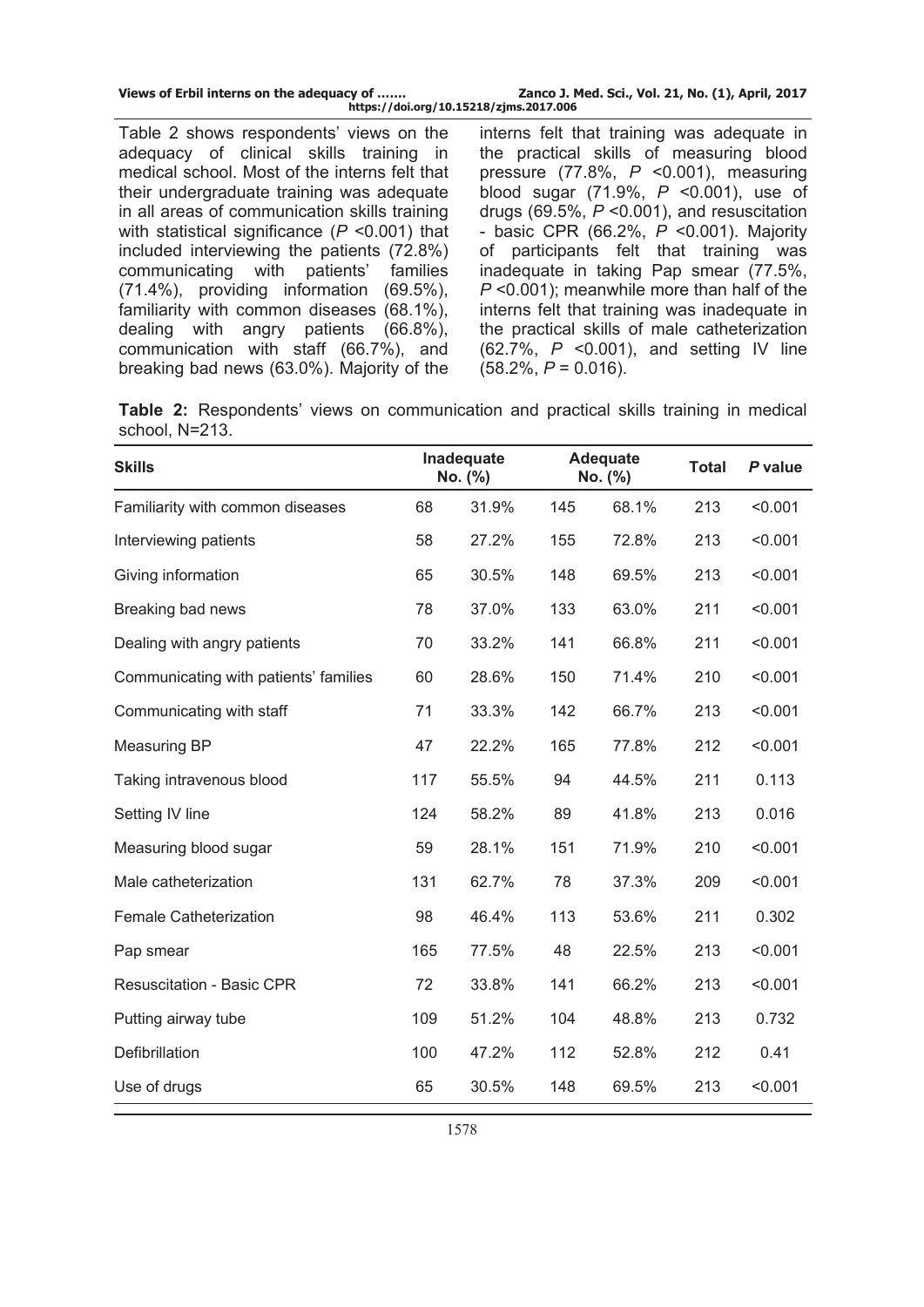In Table 3, the majority of female interns felt that training was adequate in all areas of communication and practical skills (except Pap smear) more than males without a statistical difference, except in female catheterization (*P* <0.001). Males felt that training was adequate more than females in male catheterization and Pap smear with significant differences (*P* <0.001 and *P* = 0.010, respectively).

**Table 3:** Difference in perceptions of the adequacy of undergraduate communication and clinical skills training between males and females, N=213.

|                                       | Gender No. (%) |             |              |         |  |  |
|---------------------------------------|----------------|-------------|--------------|---------|--|--|
| <b>Skill</b>                          | <b>Male</b>    | Female      | <b>Total</b> | P value |  |  |
| Familiarity with common diseases      | 65 (45.5%)     | 78 (54.5%)  | 143 (100%)   | 0.071   |  |  |
| Interviewing patients                 | 61 (39.9%)     | 92 (60.1%)  | 153 (100%)   | 0.514   |  |  |
| Giving information                    | 56 (38.4%)     | 90 (61.6%)  | 146 (100%)   | 0.203   |  |  |
| Breaking bad news                     | 55 (41.4%)     | 78 (58.6%)  | 133 (100%)   | 0.963   |  |  |
| Dealing with angry patients           | 60 (42.6%)     | 81 (57.4%)  | 141 (100%)   | 0.580   |  |  |
| Communicating with patients' families | 64 (42.4%)     | 87 (57.6%)  | 151 (100%)   | 0.590   |  |  |
| Communicating with staff              | 52 (37.1%)     | 88 (62.9%)  | 140 (100%)   | 0.090   |  |  |
| <b>Measuring BP</b>                   | 64 (39.0%)     | 100 (61.0%) | 164 (100%)   | 0.224   |  |  |
| Taking intravenous blood              | 39 (41.5%)     | 55 (58.5%)  | 94 (100%)    | 0.946   |  |  |
| Setting IV line                       | 35 (39.8%)     | 53 (60.2%)  | 88 (100%)    | 0.716   |  |  |
| Measuring blood sugar                 | 66 (43.1%)     | 87 (56.9%)  | 153(100%)    | 0.361   |  |  |
| Male catheterization                  | 49 (60.5%)     | 32 (39.5%)  | 81 (100%)    | < 0.001 |  |  |
| Female Catheterization                | 23 (20.2%)     | 91 (79.8%)  | 114 (100%)   | < 0.001 |  |  |
| Pap smear                             | 27 (57.4%)     | 20 (42.6%)  | 47 (100%)    | 0.010   |  |  |
| <b>Resuscitation - Basic CPR</b>      | 55 (39.6%)     | 84 (60.4%)  | 139 (100%)   | 0.495   |  |  |
| Putting airway tube                   | 44 (42.7%)     | 59 (57.3%)  | 103 (100%)   | 0.668   |  |  |
| Defibrillation                        | 52 (46.4%)     | 60 (53.6%)  | 112 (100%)   | 0.103   |  |  |
| Use of drugs                          | 67 (45.6%)     | 80 (54.4%)  | 147 (100%)   | 0.052   |  |  |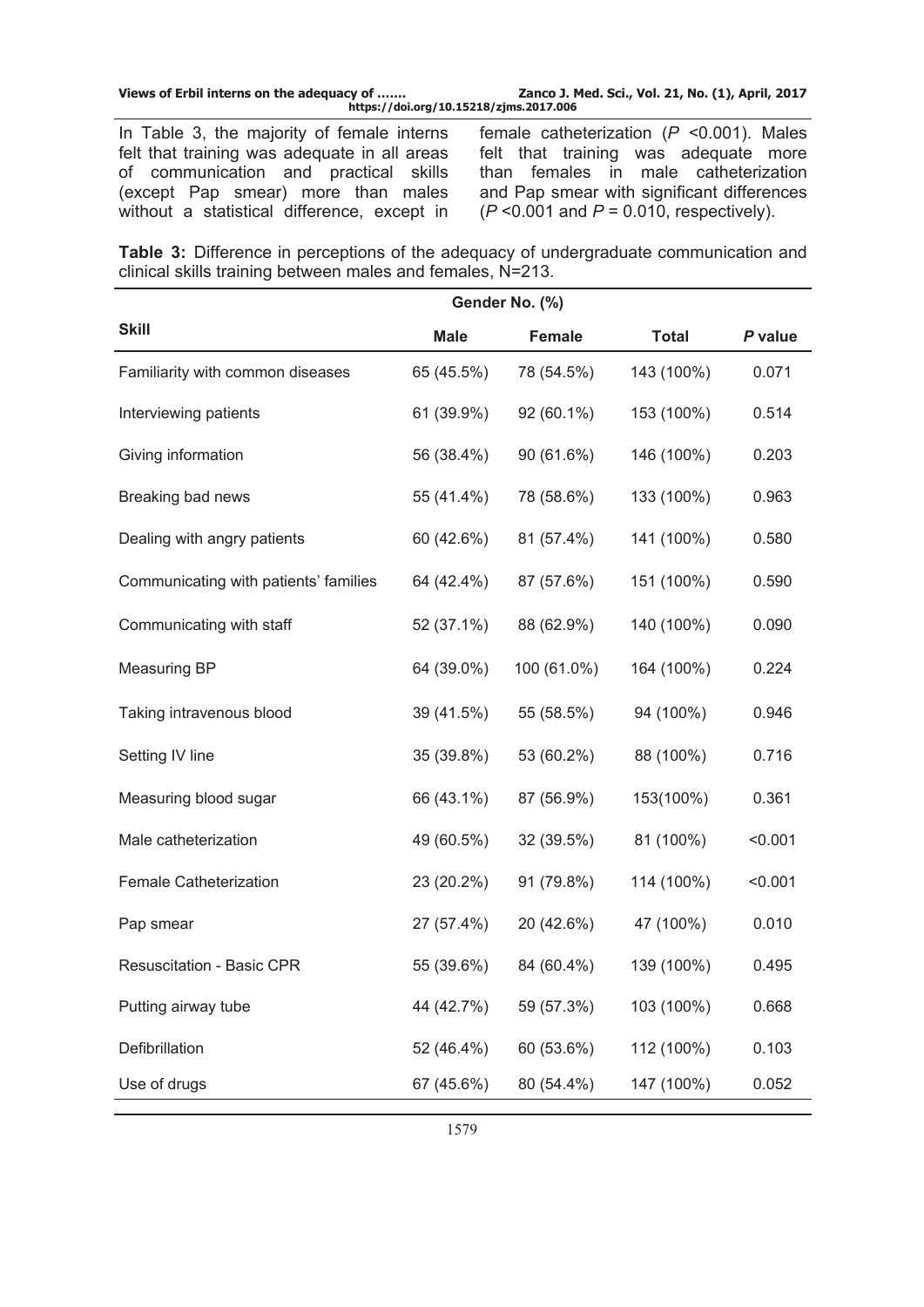Table 4 shows that those interns with <30 years old felt that they received adequate training in both areas of communication and practical skills with significant

difference in interviewing patients (*P* = 0.047), measuring BP (*P* = 0.023), Pap smear (*P* = 0.043), and resuscitation basic CPR (*P* = 0.001).

**Table 4:** Difference in perceptions of the adequacy of undergraduate communication skills and clinical skills training between age groups, N=213.

|                                       | Age Group No. (%) |             |              |         |  |  |
|---------------------------------------|-------------------|-------------|--------------|---------|--|--|
| <b>Skill</b>                          | $30$              | $\geq 30$   | <b>Total</b> | P value |  |  |
| Familiarity with common diseases      | 120 (85.1%)       | 21 (14.9%)  | 141(100%)    | 0.151   |  |  |
| Interviewing patients                 | 127 (85.8%)       | 21 (14.2%)  | 148(100%)    | 0.047   |  |  |
| Giving information                    | 119 (83.2%)       | 24 (16.8%)) | 143(100%)    | 0.693   |  |  |
| Breaking bad news                     | 109 (85.2%)       | 19(14.8%)   | 128(100%)    | 0.203   |  |  |
| Dealing with angry patients           | 112 (81.8%)       | 25 (18.2%)  | 137(100%)    | 0.681   |  |  |
| Communicating with patients' families | 117 (80.1%)       | 29 (19.9%)  | 146(100%)    | 0.159   |  |  |
| Communicating with staff              | 116 (85.3%)       | 20 (14.7%)  | 136(100%)    | 0.145   |  |  |
| <b>Measuring BP</b>                   | 138 (85.7%)       | 23 (14.3%)  | 161(100%)    | 0.023   |  |  |
| Taking intravenous blood              | 69 (77.5%)        | 20 (22.5%)  | 89(100%)     | 0.100   |  |  |
| Setting IV line                       | 68 (81.9%)        | 15 (18.1%)  | 83(100%)     | 0.853   |  |  |
| Measuring blood sugar                 | 124 (82.7%)       | 26 (17.3%)  | 150(100%)    | 0.930   |  |  |
| Male catheterization                  | 66 (85.7%)        | 11 (14.3%)  | 77(100%)     | 0.352   |  |  |
| <b>Female Catheterization</b>         | 94 (86.2%)        | 15 (13.8%)  | 109(100%)    | 0.137   |  |  |
| Pap smear                             | 31 (72.1%)        | 12 (27.9%)  | 43(100%)     | 0.043   |  |  |
| <b>Resuscitation - Basic CPR</b>      | 119 (88.8%)       | 15 (11.2%)  | 134(100%)    | 0.001   |  |  |
| Putting airway tube                   | 84 (85.7%)        | 14 (14.3%)  | 98(100%)     | 0.251   |  |  |
| Defibrillation                        | 92 (86.0%)        | 15 (14.0%)  | 107(100%)    | 0.174   |  |  |
| Use of drugs                          | 118 (83.7%)       | 23 (16.3%)  | 141(100%)    | 0.517   |  |  |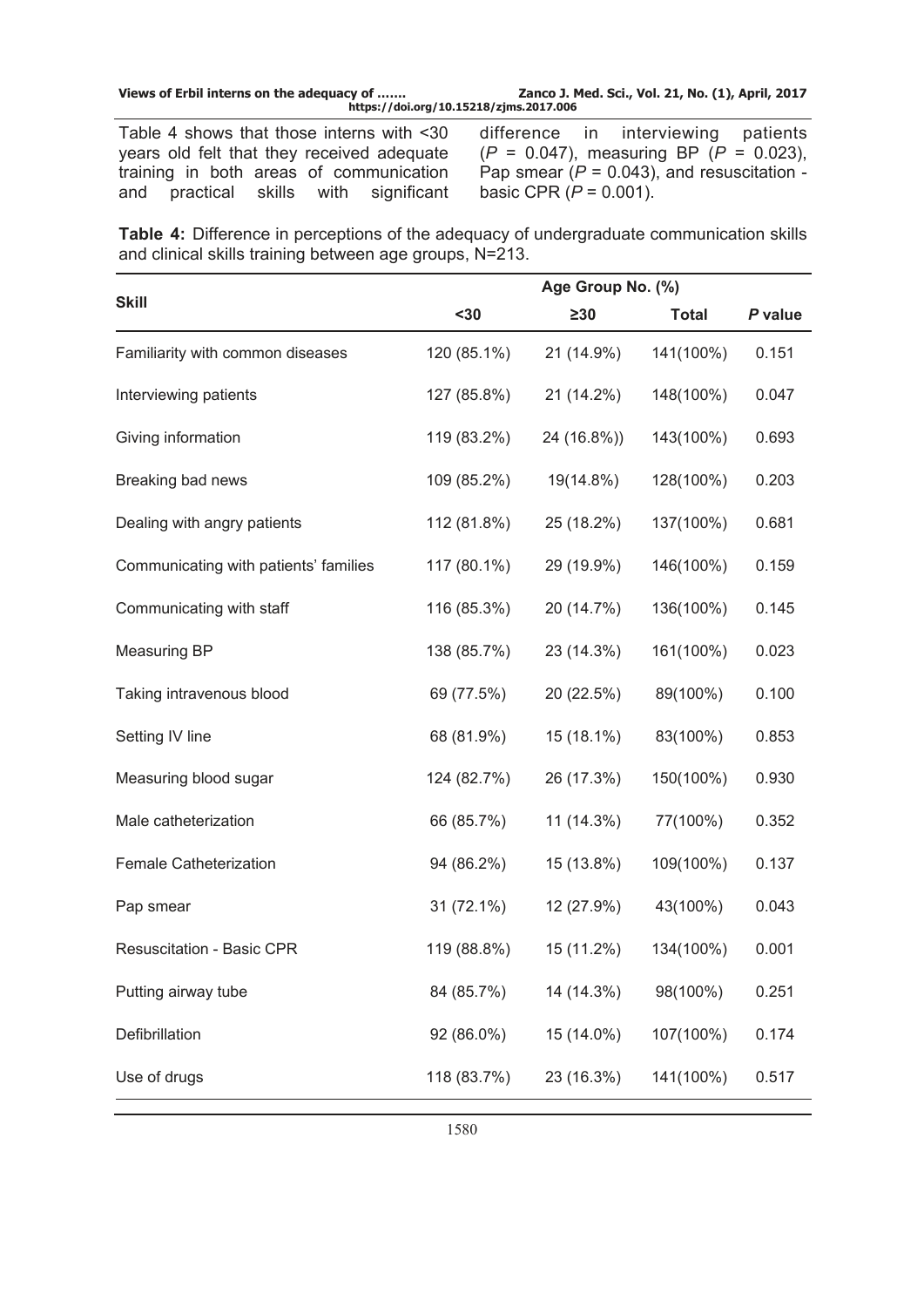#### **Discussion**

The Ministry of Health (MOH) in Iraqi Kurdistan Region mandates that every doctor required undergoing an internship training program for a period of two years to be conducted on a rotational basis in each of the four main specialties: Medicine, Surgery, Pediatrics, and Obstetrics-Gynecology, as well as other branches such as ophthalmology, ear, nose, and throat-ENT, dermatology, etc. Successful completion of this internship is very critical for these junior doctors in practicing medicine. This overwhelming responsibility of an intern is in contrast to the predominant observer status as a medical student. We conducted this study to examine the perceptions of the interns on the adequacy of their undergraduate clinical skills training as it is very crucial for their future practice especially when they will have major responsibilities in the rural areas and district hospitals, and to highlight the weak points to be given a special emphasis in medical curricula. Until recently, medical school curricula have concentrated on promoting knowledge, together with the ability to take history, examine patients effectively and formulate a reasonable diagnostic hypothesis.<sup>6</sup> Even in developed countries medical graduates have been perceived to be deficient in the basic clinical skills of history taking, physical examination and clinical reasoning, indicating a failure of the medical curriculum.<sup>19-20</sup> In our study, we found that majority of the interns felt that they were adequately trained in areas of communication skills at the college of medicine. This might be because communication skills topics are included as large group theoretical lectures in the curriculum of the third year since 2008 (Ismael SA 2015, personal communication, January 24). These adequacies of training in communication skills include not only core skills like giving information and interviewing patients but also advanced skills like breaking bad news and dealing with angry patients. Breaking bad news

and explaining a patient's condition are important skills and must be taken seriously. A study conducted in the United Kingdom in 2005 showed that 78.9% of interns had initiated the breaking of bad news to a patient at least once and 92.3% of them had been involved in explaining a patient's condition. $21$  These findings are similar also to a study conducted in Malaysia in which most of the interns felt that they were adequately trained in undergraduate communication skills.<sup>18</sup> Meanwhile, these findings were in contrast to a study in Kenya in which the interns said that they were not taught communication skills in medical college.<sup>22</sup> This may emphasize the impact of the inclusion of communication skills topics in the curriculum, even if they are only given as theoretical lectures as the case at the college of medicine of Hawler Medical University. Regarding practical skills training; our study showed that majority of the interns felt that training was adequate mainly in the areas of measuring blood pressure, measuring blood sugar, using drugs, resuscitation - basic CPR, female catheterization, and defibrillation. While more than half of the interns felt that training was inadequate in the following practical skills: male catheterization, setting IV line, taking intravenous blood, and putting airway tube. Meanwhile, the majority of them felt that training was inadequate in taking Pap smear. This is against the Malaysian study in which majority of the interns felt that they were adequately trained in all aspects of practical skills training in their medical schools. $21$  This could be attributed to the difference in curricula adopted in different schools. In spite of that majority of the female interns felt that undergraduate clinical skills training was adequate in both areas of communication and practical training more than males, no statistical difference was recorded (apart from female catheterization). Whereas, male interns reported that undergraduate training was adequate in Pap smear and resuscitation–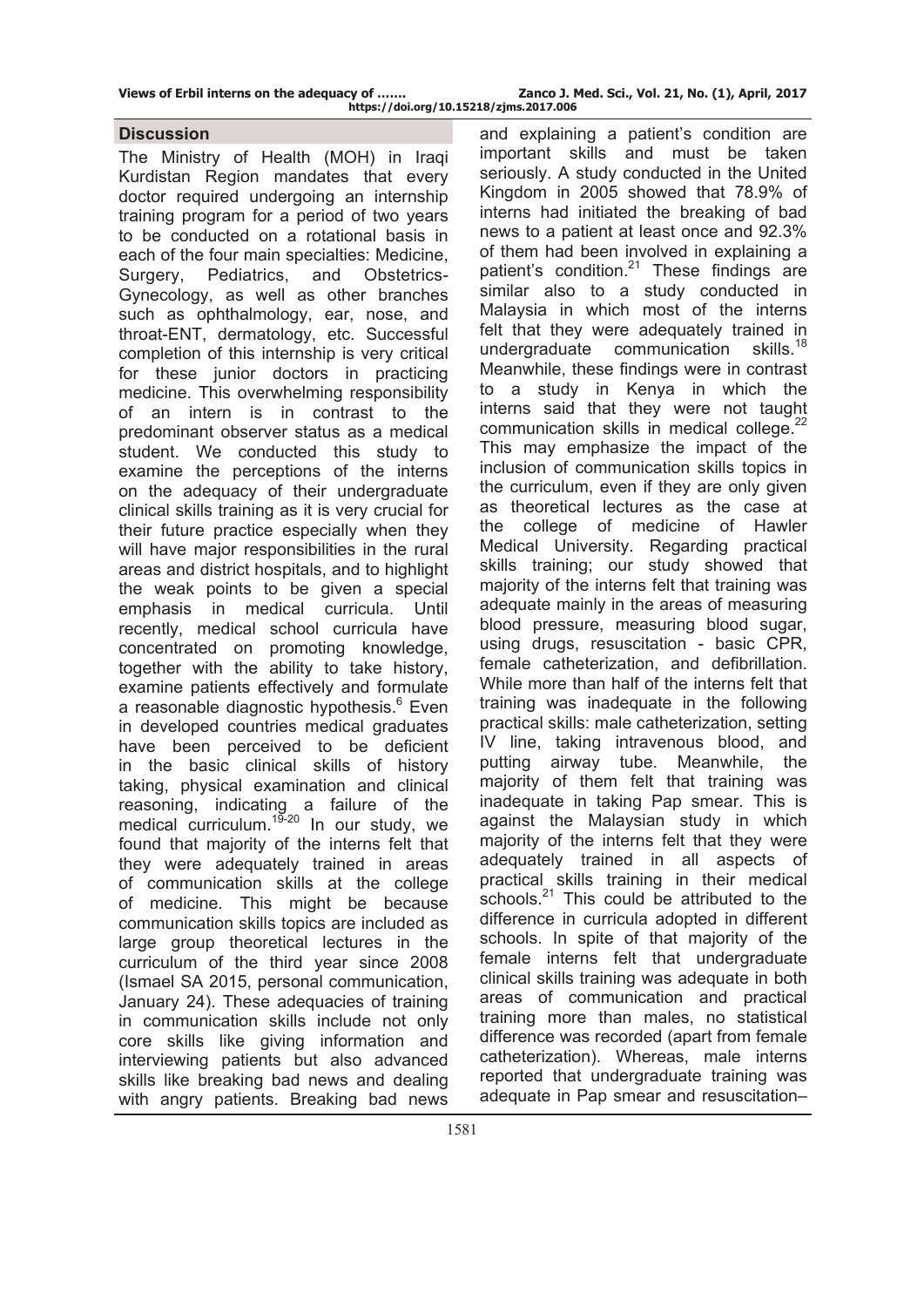basic CPR more than females. This may be justified by the important role of females in providing emotional support to the patient, as well as the effect of their attitudes and beliefs on the patient's health. $21$  Thus, female interns may give greater emphasis to the need for effective communication and practical skills. Most of the interns of the younger age group (<30) perceived that their undergraduate skills training both in communication as well as practical skills was better than older age group (≥30) with statistical significance in interviewing patients, measuring blood pressure, Pap smear, and resuscitation-basic CPR. This is again may improve the importance of inclusion of communication skills topics in the curriculum since 2008, as mentioned previously. In addition, it is possible that the interns who had spent a longer time in their internship periods may have encountered more problems, and therefore felt the inadequacy of their training in such areas. This finding was similar to the Malaysian study in that interns who had done three or more postings felt that their training was inadequate in dealing with angry patients as compared to those who had done only one or two postings.18 This study couldn't compare interns' views of communication and practical skills with views of other concerned parties (supervisors, patients, medical schools and health authorities) which were not included in the study. At the same time, the actual performance of these skills in practice should be objectively assessed.

### **Conclusion**

There are deficiencies in undergraduate practical skills training, particularly in specific critical areas. Defects addressed by the interns should be considered to improve the ways of clinical training in medical schools. More detailed studies are required to identify ways to improve this training.

### **Conflicts of interest**

The authors report no conflicts of interest.

#### **References**

- 1. Blackwell B. Prevention of impairment among residents in training. JAMA 1986; 255:177–8.
- 2. Prince KJ, Boshuizen HP, van der Vleuten CP, Scherpbier AJ. Students' opinions about their preparation for clinical practice. Med Educ 2005; 39:704–12.
- 3. Pitkala KH, Mantyranta T. Professional socialization revised: medical students' own conceptions related to adoption of the future physicians role – a qualitative study. Med Teach 2003; 25:155–60.
- 4. Lempp H, Cochrane M, Seabrook M, Rees J. Impact of educational preparation on medical students in transition from final year to PRHO year: a qualitative evaluation of final-year training following the introduction of a new Year 5 curriculum in a London medical school. Med Teach 2004; 26(3):276–8.
- 5. Luthy C, Perrier A, Perrin E, Cedraschi C, Allaz AF. Exploring the major difficulties perceived by residents in training: A pilot study. Swiss Med Wkly 2004; 134:612–7.
- 6. Fox RA, Ingham Clark CL, Scotland AD, Dacre JE. A study of pre-registration house officers' clinical skills. Med Educ 2000; 34:1007–12.
- 7. Goldacre MJ, Lambert T, Evans J, Turner G. Preregistration house officers' views on whether their experience at medical school prepared them well for their jobs: national questionnaire survey. BMJ 2003; 326:1011–2.
- 8. Lempp H, Seabrook M, Cochrane M, Rees J. The transition from medical student to doctor: perceptions of final year students and preregistration house officers related to expected learning outcomes. Int J Clin Pract 2005; 59 (3):324–9.
- 9. Hesketh EA, Allan MS, Harden RM, Macpherson SG. New doctors' perceptions of their educational development during their first year of postgraduate training. Med Teach 2003; 25(1):67 –76.
- 10. Jones A, McArdle PJ, O'Neill PA. How well prepared are graduates for the role of pre-registration house officer? A comparison of the perceptions of new graduates and educational supervisors. Med Educ 2001; 35 (6):578–84.
- 11. Irvine D. The performance of doctors. I: professionalism and self-regulation in a changing world. BMJ 1997; 314 (7093):1540–2.
- 12. Alan T. The current state of medical education in Japan: a system under reform. Med Educ 2007; 41(3):302–8.
- 13. Seguoin C, Jouquan J, Hodges B, Bre´chat P, David S, Maillard D, et al. Country report: medical education in France. Med Educ 2007; 41 (3):295–301.
- 14. General Medical Council. Tomorrow's Doctors. Recommendations on undergraduate Medical Education. London: GMC; 1993.